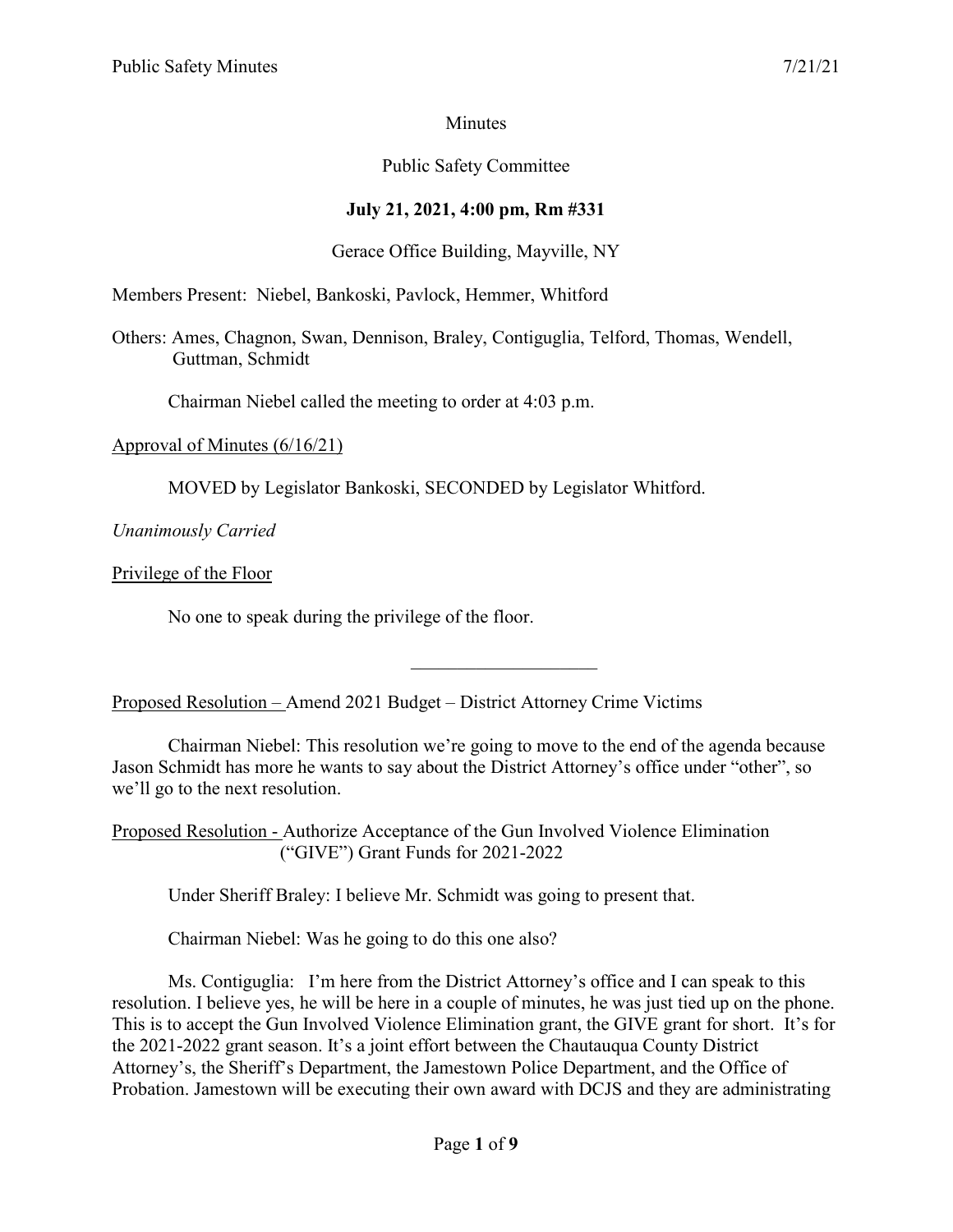a separate contract. I'm here to speak and I can turn it over to the Sheriff if they would like to or I can do it myself. The total funds that we have received is \$121,242. The breakdown between the agencies is as follows: the District Attorney's office receives \$83,306. It pays for about 75% of an Assistant District Attorney's salary. ADA Bentley is responsible for prosecuting all narcotic and firearm felonies in Chautauqua County and that is his main focus. He is dedicated 100% to the GIVE grant. The Sheriff's office receives \$27,436 and it's for a portion of a field intelligent officer's salary. The Probation Department receives \$10,500 and that is going to be used for equipment for Probation to assist them with updating case information during home visits. So they would like some specialized equipment to update their case notes while working remotely and working out of the office. We've had this grant for about 15 years. It's just a simple continuation of what we had last year. The revenue was included in the 2021 adopted budget for the time that it is in 2021 and it will include the revenue in 2022 budgets for the amounts that's in 2022.

Chairman Niebel: The total amount of the grant is \$193,463?

Ms. Contiguglia: That is correct. That includes the portion for Jamestown.

Chairman Niebel: Plus the breakdown for the County departments?

Ms. Contiguglia: Yes.

Chairman Niebel: Committee, any questions? All in favor?

#### *Unanimously Carried*

#### Proposed Resolution – Authorize Execution of New York State Office of Homeland Security Grant for Public Safety Answering Point (PSAP) FY20

Under Sheriff Braley: This is a grant that we receive annually. It offsets the cost of 5 of our emergency dispatchers. They are regular paid wage. The grant usually comes due at the end of the year and we know what these awards are going to be but this year it didn't show up until a few weeks ago. So what we're doing is increasing the amount that we put into that grant last year for revenue and that's reflected in that \$14,890 amount. That is over and above what we received last year. So we're just making this adjustment to our expense and revenue account.

Chairman Niebel: Part of this grant is included in this year's budget but this is in excess of it?

Under Sheriff Braley: Right, all except the \$14,890, was already projected last year based on the previous –

Chairman Niebel: This is additional because you just received notice of this grant?

Under Sheriff Braley: Yes. Ordinarily we would have it before the new budget year.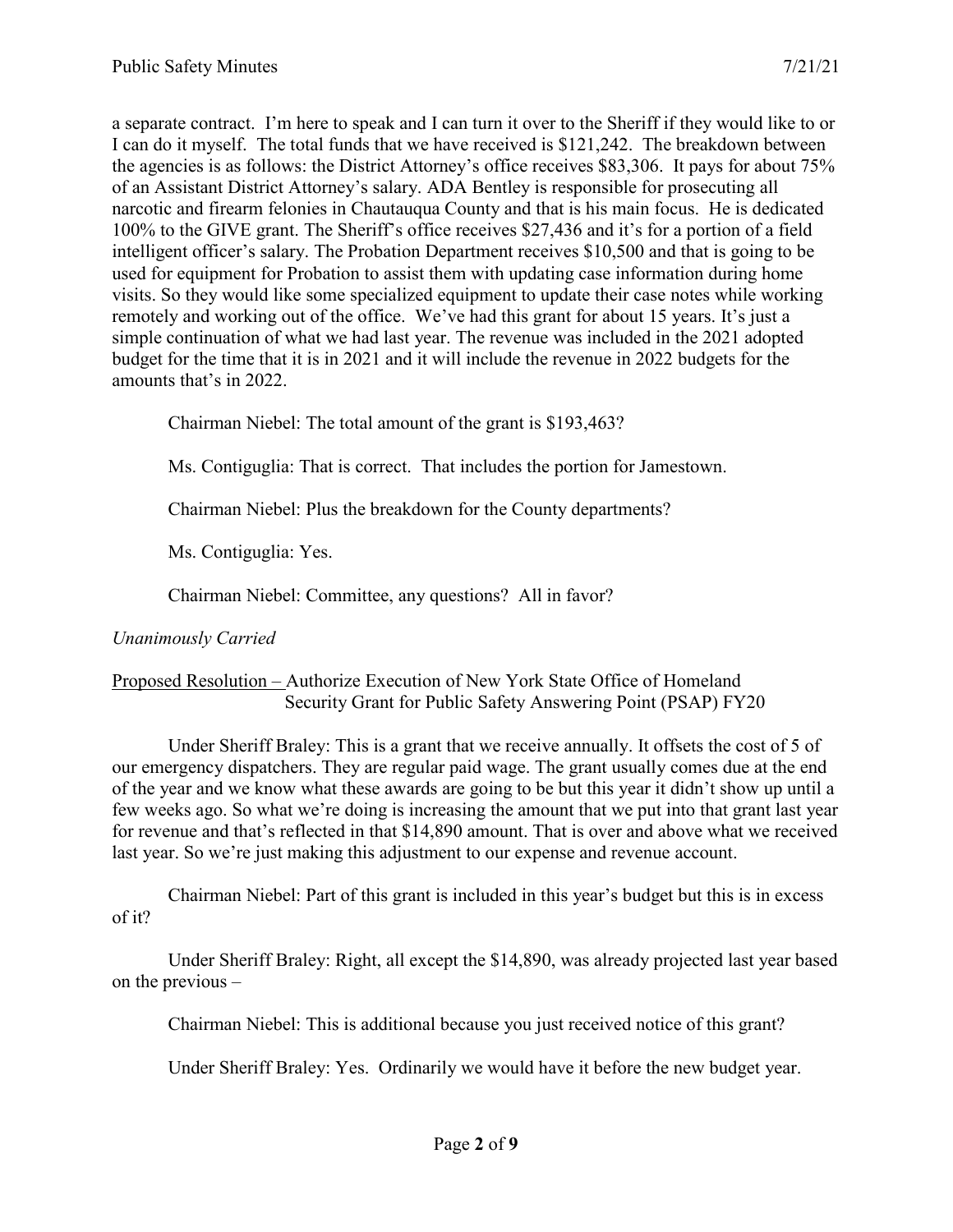Chairman Niebel: Understand. Seems simple enough.

Legislator Bankoski: Thanks for the extra money

Chairman Niebel: Fifteen thousand dollars is \$15,000. Any questions?

# *Unanimously Carried*

### Proposed Resolution - Authorize Memorandum of Understanding with the City of Jamestown

Under Sheriff Braley: Captain Telford has been involved in this as our Dispatch Supervisor from the start so he's got a lot better knowledge base of it than I do so I'll let him explain it and answer any questions you may have.

Captain Telford: So on the law enforcement side, the Sheriff's office has CAD, computer aided dispatching and police records, law enforcement records since the early 1990's. Our vendor, Tyler, or New World, as it's often referred to, also has a fire records component. The City of Jamestown Fire Department and the City itself has reached out to us looking for an agreement that if they pay for the fire records component, since we house all of the New World Tyler software in our office, if we would team up with them. So the bottom line is, we would enter into an agreement with Tyler to purchase the fire records software and be reimbursed the amount of money for the software by the City of Jamestown.

Chairman Niebel: We're paying for this but the City of Jamestown is going to reimburse us with the next 60 days?

Captain Telford: That is correct.

Legislator Bankoski: Why don't they just pay for it themselves?

Captain Telford: It's their portion but since we have had a long standing agreement and working relationship and once the software is purchased the Sheriff's office us going to house it. We looked at it as just a little, maybe not easier, but, since we've worked with New World and we've had their product for almost 30 years now, we thought that we would continue and instead of separating and having them house it, we would just make the purchase and be reimbursed.

Chairman Niebel: O.k., so we would buy it first and they reimburse us?

Captain Telford: That is correct.

Chairman Niebel: They have the money to reimburse us it's just an easier process this way here?

Captain Telford: We believe so yes.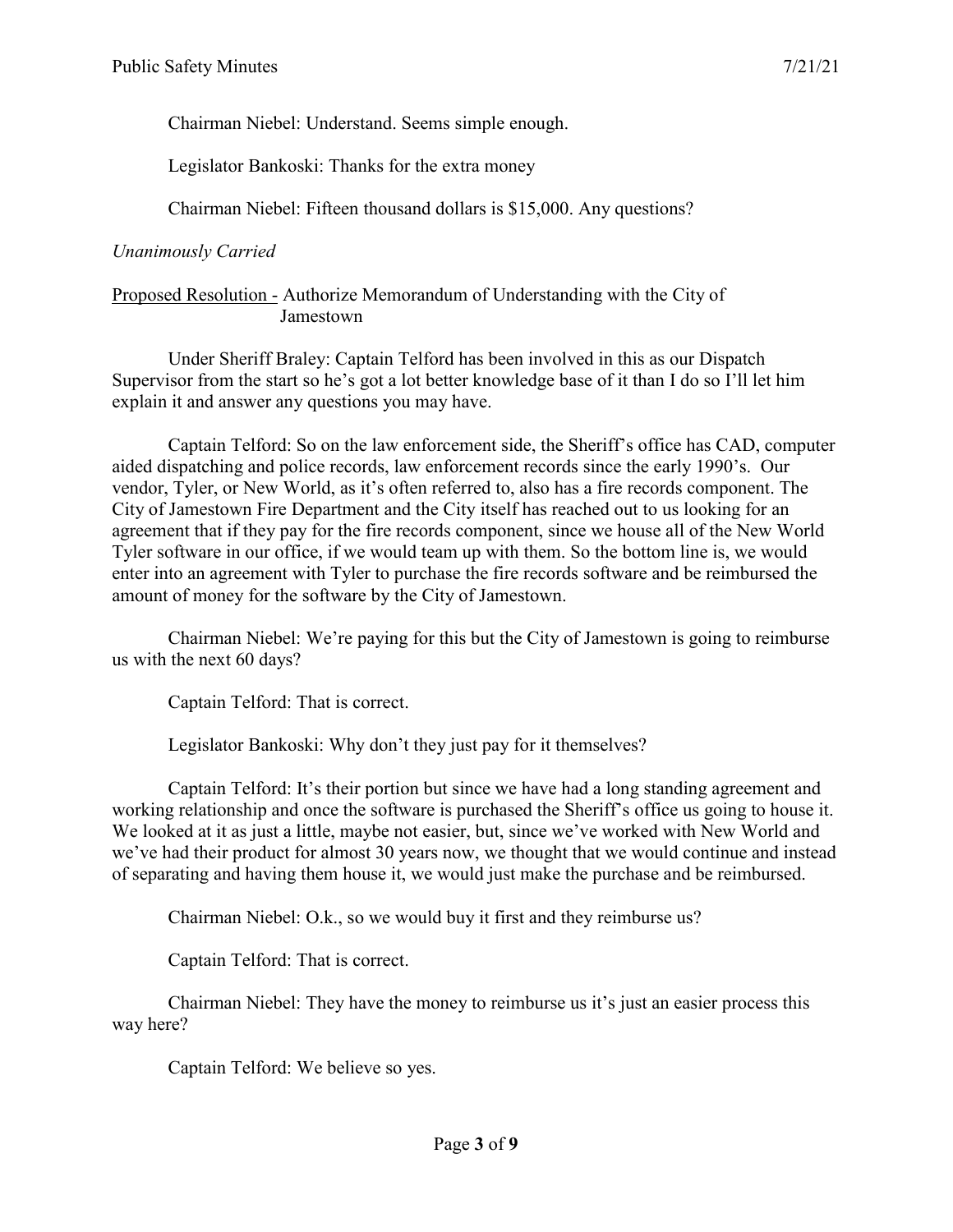Under Sheriff Braley: The information in this system is fed by our dispatch system because we dispatch.

Captain Telford: Yes, so what happens is, when we receive a 911 call, let's say for a structure fire in the City of Jamestown. It comes into our system, our dispatchers enter the caller's name, address, as they dispatch fire department equipment, it all gets logged into our CAD system which is ours. When the City fire department gets done with the fire and goes back to the station, they now can start their reports which is fed and a good portion of their reports are started with the call time, call location, when Engine One arrived, when Engine Two arrived, Ladder One arrived, so they are going to be working hand in hand.

Legislator Hemmer: Adding this extra modules, adding any extra time to our dispatcher or any of our record keeping?

Captain Telford: Dispatchers won't change, record keeping won't change. There will be a little bit of time added for our I.T. staff but once this is installed, it's pretty solid. It doesn't take a lot of upkeep or daily or weekly attention. I would say that would be minimal.

Legislator Bankoski: I think was referring to, is it going to cost us anything by adding that?

Captain Telford: Manpower and time wise no. We have talked with the City of Jamestown and agreed, there will be about an \$11,000 a year for maintenance on fire records. The Sheriff and I have agreed if this goes through that we would absorb that into our budget because it's similar to police records that we cover the maintenance on law enforcement records so we will start doing that for the fire records side also.

Chairman Niebel: I guess what I am hearing is, there is some concern as to why the County is paying for this and the City is not paying for this at this time. It kind of looks like we are advancing the City a loan for 60 days but I guess your response is that, it's the process. It's easier for the County to do it this way and have Jamestown reimburse us. More or less?

Under Sheriff Braley: With the system being all intergraded, yes, that is the least cumbersome way to do it.

Legislator Pavlock: Does the City of Jamestown actually own the equipment then? Will they? It's our equipment do we have to maintain it or is it theirs and they are maintaining it?

Captain Telford: We will be maintaining it.

Legislator Pavlock: It's part of that \$11,000?

Captain Telford: That's correct.

Legislator Pavlock: So whose equipment is it?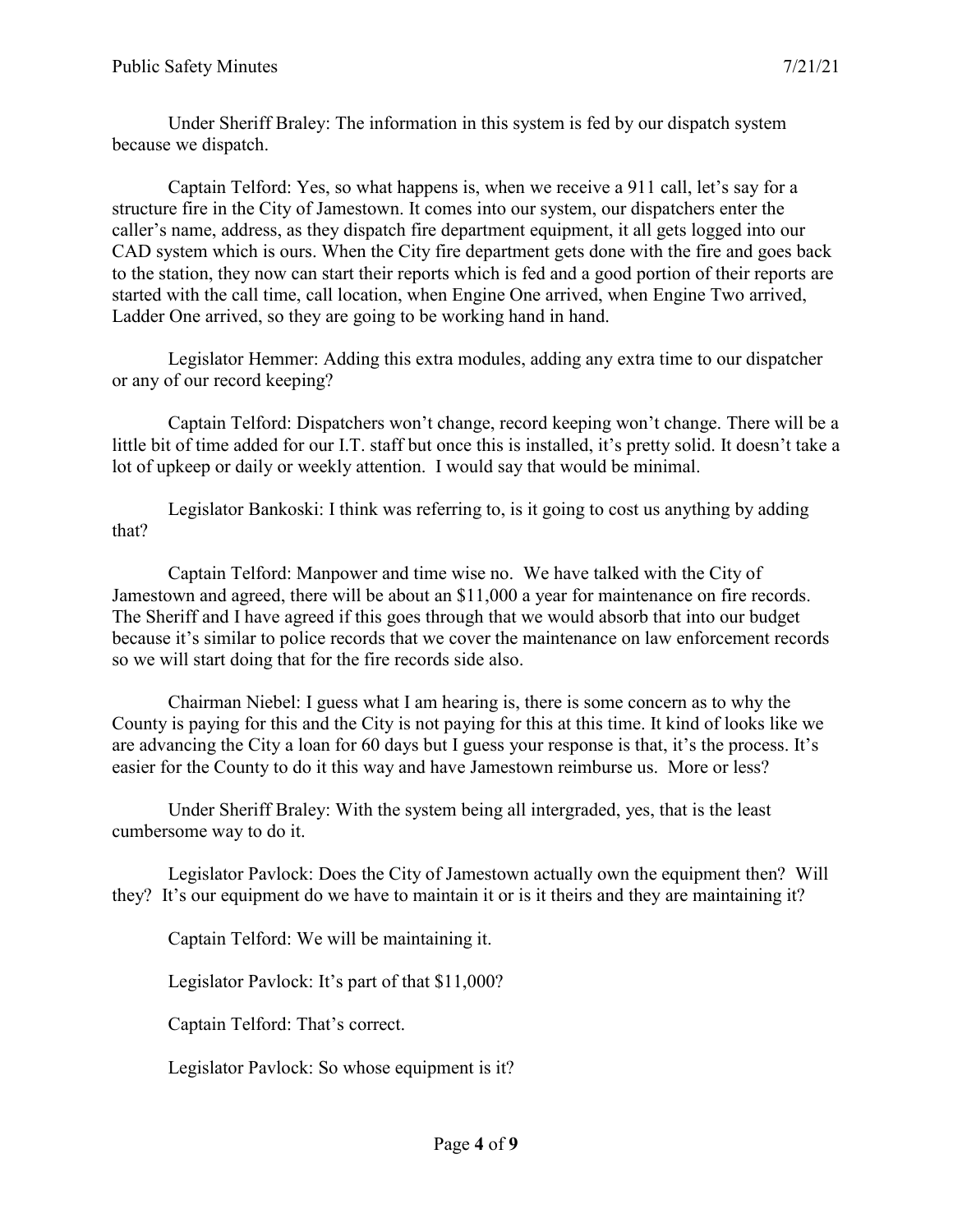Chairman Niebel: Who owns it?

Captain Telford: It will be their software on our servers and computers.

Legislator Pavlock: I understand and then our equipment can *(inaudible)* …

Captain Telford: What I am told is that it is minimal server space because the fire records is not a large amount of data. It's not like we have to go out and buy extra servers or extra equipment to house this.

Legislator Pavlock: How long do you have to maintain those records?

Captain Telford: We've kept our law enforcement records since the 90's.

Legislator Pavlock: So over time it won't build up too much *(inaudible)*?

Captain Telford: Honestly from what I am told, because they are not photos and videos, it's paper and data and like I said, a lot of that is kept in our CAD side already because when we dispatch Jamestown fire, it tracks all of that. This will give the City the ability to submit their fire reports and their EMS records to Albany.

Legislator Hemmer: Did I get it right, its \$11,000 annually?

Captain Telford: Correct.

Legislator Hemmer: O.k., and Jamestown is going to give us \$11,000 every year?

Captain Telford: No, that will be absorbed by the Sheriff's office.

Legislator Hemmer: Oh, so it is an extra annual cost in our budget.

Captain Telford: Yes.

Under Sheriff Braley: It is similar to what we are doing with law enforcement records already for the other police departments in the County.

Chairman Niebel: It is for other municipalities, same thing?

Under Sheriff Braley: Right.

Legislator Hemmer: Everything that goes through our dispatch gets recorded and whether it's for Westfield -

Captain Telford: Westfield, Jamestown, Dunkirk, Ellicott, any police reports in their jurisdictions get entered into the law enforcement module. We house that, we pay maintenance on that and those police departments use it.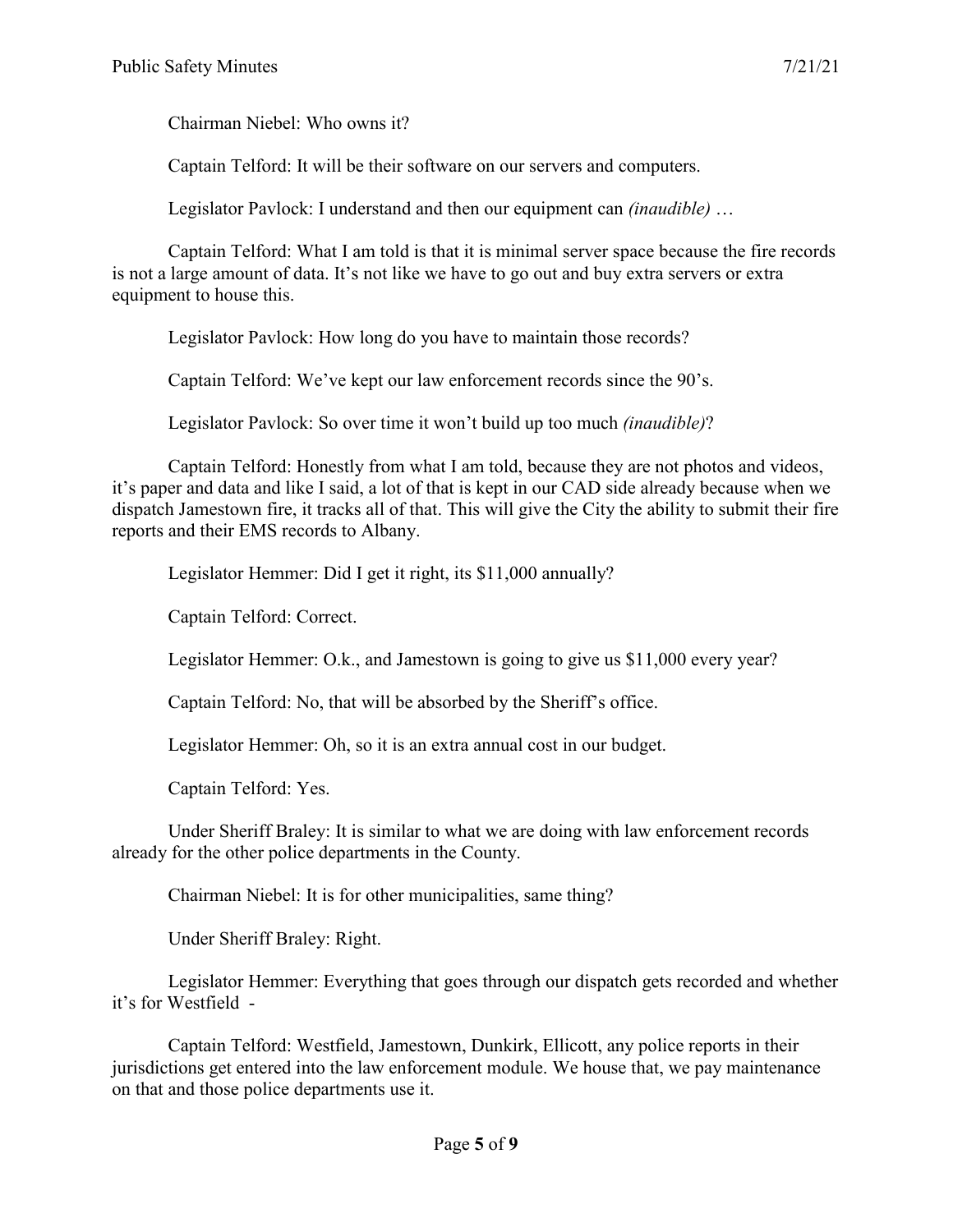Legislator Hemmer: And we don't charge them any more so that's why we're not charging Jamestown.

Under Sheriff Braley: It's kind of a shared services. The County is the logical place to centralize that as opposed to having each individual one taking care of their own which is the way it used to be years ago and that was cumbersome too.

Chairman Niebel: It's centralized now.

Captain Telford: Correct.

Legislator Whitford: All of this information, this data that you are putting in, is that easily accessible in an investigatory process as far as fires or is it just data that you have and is it used for investigations?

Captain Telford: Right now with the fire information that is put into CAD, that would be used if there is a criminal matter. For example right now and Noel might be able to correct me if I'm wrong, I think Jamestown is still doing paper EMS reports that they have to send to the State. So what they might do is, they might call our dispatch center and say o.k., what time were we dispatched, what time did we arrive, what time did we go to the hospital and they manually fill out a piece of paper and send it in. Now the records in CAD will transfer to fire records, they will be able to log in at City Hall and have all that in that system.

Legislator Pavlock: It will save some time for all of you guys.

Captain Telford: I believe that it will save time on the dispatcher because after every call they call our office and say what are our times and that starts their report. That will eliminate that.

Legislator Pavlock: It will save the \$11,000 in personal. Do you think any of the other departments will utilize that?

Captain Telford: It opens up that possibility. The other thing that this does and part of the estimate is, when I talked about the EMS reports or PCR's, personal care reports that every ambulance has to submit, there is a portion of this software that Jamestown is buying that will allow other departments in the County to sign up and get the pertinent data from dispatch sent to them. Right now again, it's all done either on the phone, through a back way to do that but the EPCR's, the electric personal care reports, this opens the door because there is a module within this records that there was a big hurdle that once that's paid for, now other fire departments in the County can jump on that and use it to file their report electronically. So there is a possible advantage down the line that other departments can jump on board with this.

Chairman Niebel: Creating efficiency.

Captain Telford: Yes.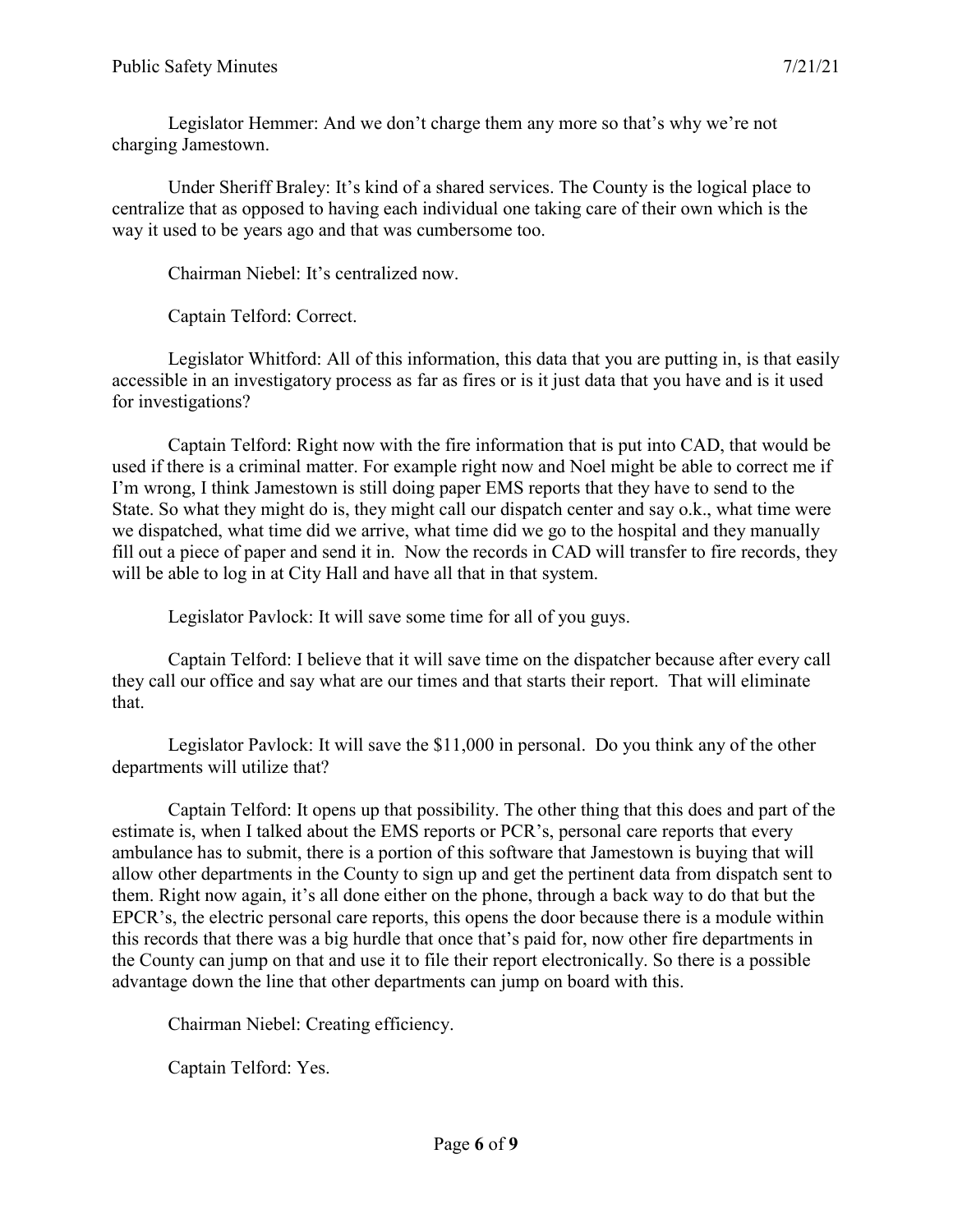# Chairman Niebel: Any further questions?

### *Unanimously Carried*

#### *Proposed Resolution – Authorize Execution of New York State Office of Homeland Security Grant for Public Safety Answering Point (PSAP) FY20*

Mrs. Swan: If we may, we need to amend the first resolution that we had approved by you if we could. Kathleen was just kind enough to bring this to my attention and we need to decrease our use of fund balance as a result of this increased grant amount. So basically what this addition to the initial resolution states is that we are decreasing our use of fund balance. The initial resolution includes an increase to the use of our grants account because that is what we were given, grant funding to offset the expense. When the expense gets transferred from our regular operating budget into the grant account, that decrease our use of fund balance. The below portion that I just added reflects our decrease in the use of fund balance and our decrease in our use of the regular dispatching budget.

Legislator Bankoski: *(Inaudible)* grant money that we're going to get?

Mrs. Swan: Correct.

Legislator Bankoski: And then we're going to put this money back, our money back where –

Mrs. Swan: Exactly.

Chairman Niebel: O.k., so essentially it's the same amount it's just going to different accounts?

Mrs. Swan: It's going to the same accounts but the accounts below reflect a decrease in our use of the fund balance.

Chairman Niebel: It's still a decrease.

Mrs. Swan: Correct.

Legislator Bankoski: So that fourteen something went back to the fund balance.

Chairman Niebel: O.k., a motion to amend this resolution?

Legislator Bankoski: So moved.

Legislator Whitford: Second.

Chairman Niebel: All in favor?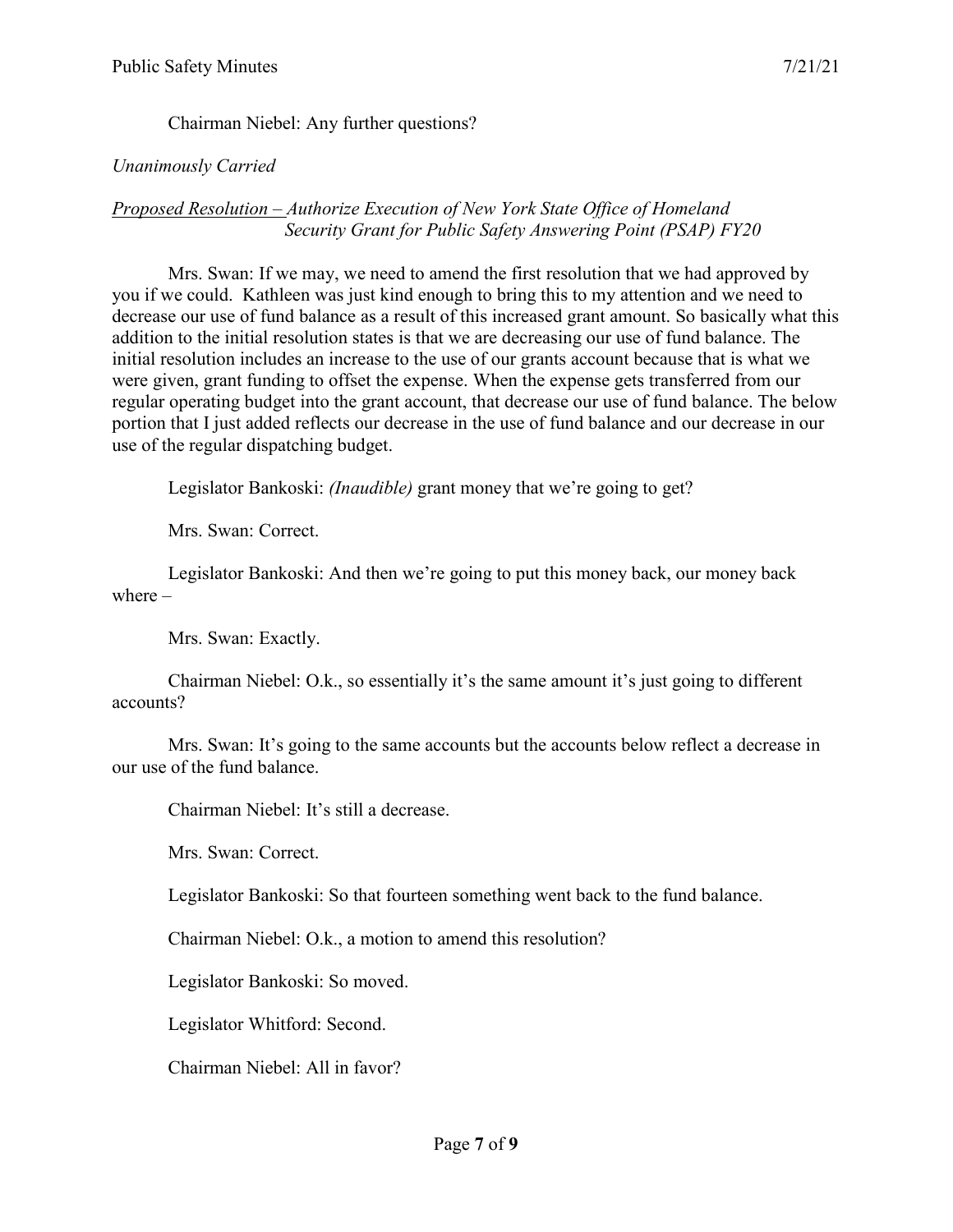# *Unanimously Carried*

Chairman Niebel: O.k., is there a motion to accept the resolution as amended?

Legislator Bankoski: So moved.

Legislator Whitford: Second.

# *Unanimously Carried (as amended)*

Chairman Niebel: O.k., so we're back to the first resolution.

# *Proposed Resolution – Amend 2021 Budget – District Attorney Crime Victims*

Chairman Niebel: If you are prepared you can discuss this resolution here. As far as the other, did Jason apprise you of what he wants?

Ms. Contiguglia: He did. I don't know if I'm comfortable speaking about it.

Chairman Niebel: Let's do this then because he did ask me what time he'd be on and I said between 4:15 and 4:30. So we'll go back to number one and if you can contact him, we'll take a 5 minutes recess if you can get him here in five minutes, we'll wait, if not, we'll ask you to apprise us the best you can.

Ms. Contiguglia: O.k. Yes this is just to amend the equipment line of the District Attorney Crime Victim's budget. They are within the District Attorney, they are a sub-division of our department. They received grant funding for equipment purchases. The purchases are going to be used to buy 3 Microsoft surface pro laptops for our case managers so that they can update case information, access the case files while working not in the office. So they can access it anywhere like while they are in court or meeting with victims at any public place. It will just help them work more efficiently. They had the equipment line for it in their grant budget, it was just not included in our budget and the revenue budget. So we're just increasing the appropriation account for equipment and then we're also increasing the revenue accounts. Twenty percent of the funding is New York State aid and 80% of the funding is Federal aid. I would like to note that on the MIS, there was a typo. Right now it indicates local and Federal and it should be State and Federal funding.

Chairman Niebel: O.k., where is that correct?

Ms. Contiguglia: It's on the MIS. It's not on the resolution.

Chairman Niebel: There is no local funding, 20% State, 80% Federal.

Ms. Contiguglia: Correct, there is no local funding. I apologize for the typo, I didn't catch it and we just marked the wrong box.